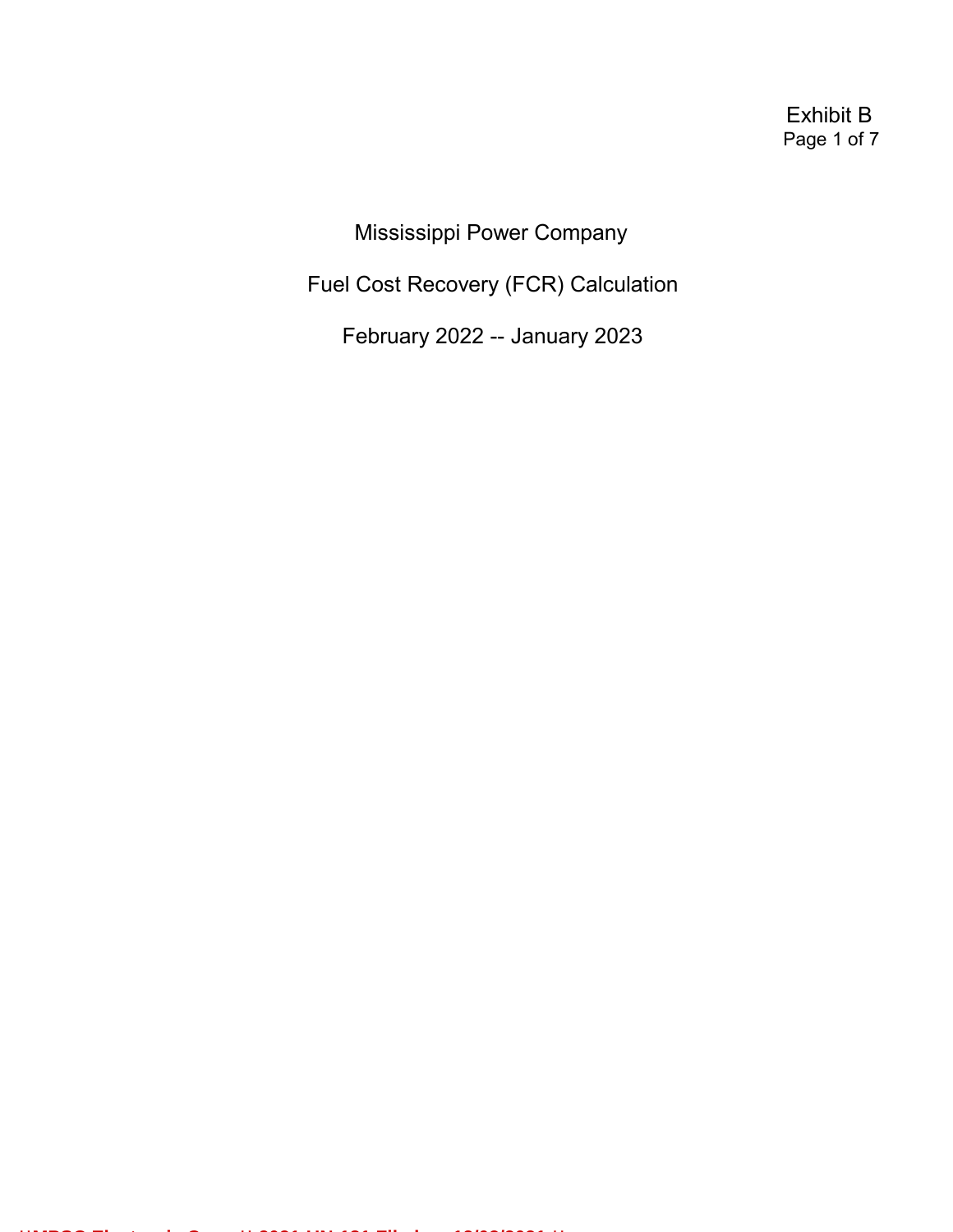Exhibit B Page 2 of 7

# MISSISSIPPI POWER COMPANY FUEL COST FACTORS FEBRUARY 2022 - JANUARY 2023

| <b>RATE</b><br><b>SCHEDULES</b> | <b>RETAIL JURISDICTION</b><br><b>AVERAGE</b><br>ENERGY COST/KWH MULTIPLIERS ENERGY COST/KWH | <b>LOSS</b> | <b>CUSTOMER GROUP</b><br><b>AVERAGE</b> |
|---------------------------------|---------------------------------------------------------------------------------------------|-------------|-----------------------------------------|
| <b>LPO</b>                      | \$0.035230                                                                                  | 0.972943    | \$0.034277                              |
| LGS/LGS-EH                      | \$0.035230                                                                                  | 0.991596    | \$0.034934                              |
| ALL OTHER                       | \$0.035230                                                                                  | 1.014857    | \$0.035753                              |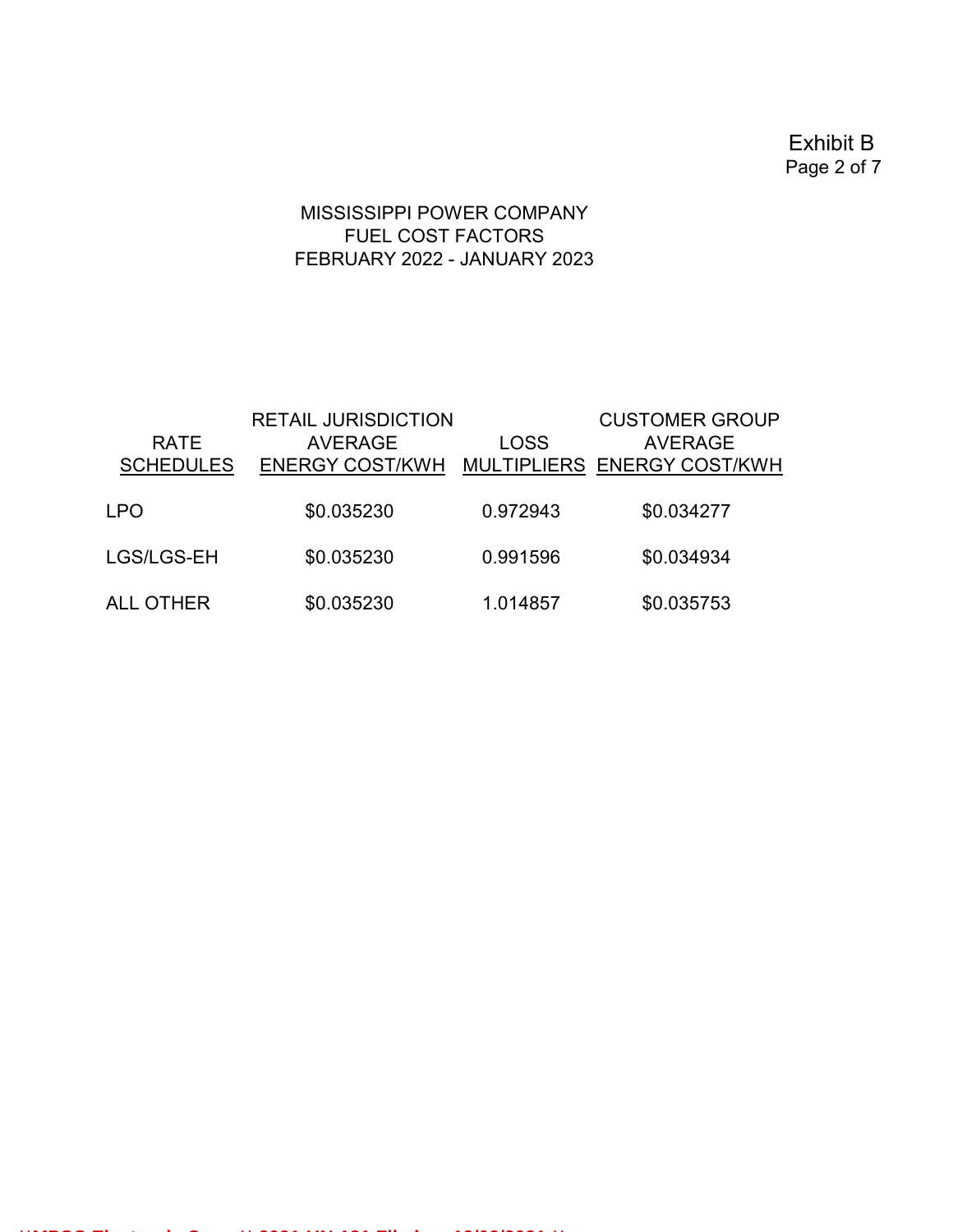Exhibit B Page 3 of 7

87,489 93,274

MISSISSIPPI POWER COMPANY Calculation of Retail Fuel Adjustment Factor February 2022 - January 2023

| Budgeted Energy Cost (BEC) (1)                   | \$356,614,784   |
|--------------------------------------------------|-----------------|
| <b>Budgeted Territorial Energy Supply (BTES)</b> | 11,827,377,489  |
| <b>Budgeted Distribution Losses (BDL)</b>        | 308,793,274     |
| <b>Budgeted Booked Retail Sales (BRS)</b>        | 8,267,694,075   |
| <b>Budgeted Booked Territorial Sales (BTS)</b>   | 11,107,655,032  |
| <b>Budgeted Billed Retail Sales (BBRS)</b>       | 8,251,325,582   |
| Nov 20 - Oct 21 True-up Adj.                     | \$22,875,668.52 |

((BEC-(BEC/BTES\*BDL))\*(BRS/BTS)+(BEC/BTES\*BDL)+ADJ)/BBRS

| 2022 Fall Budget | <b>BEC</b> (1) | <b>BTES</b>    | <b>BDL</b>  | <b>BRS</b>    | <b>BTS</b>     | Nov 20-Oct 21<br>True-up<br>Adjustment | <b>Retail Factor</b><br>\$/KWH |
|------------------|----------------|----------------|-------------|---------------|----------------|----------------------------------------|--------------------------------|
| Feb 22 - Jan 23  | \$356,614,784  | 11,827,377,489 | 308,793,274 | 8,267,694,075 | 11,107,655,032 | \$22,875,668.52                        | \$0.035230                     |

(1) Includes \$4,500 per month for Net Metering (RENM)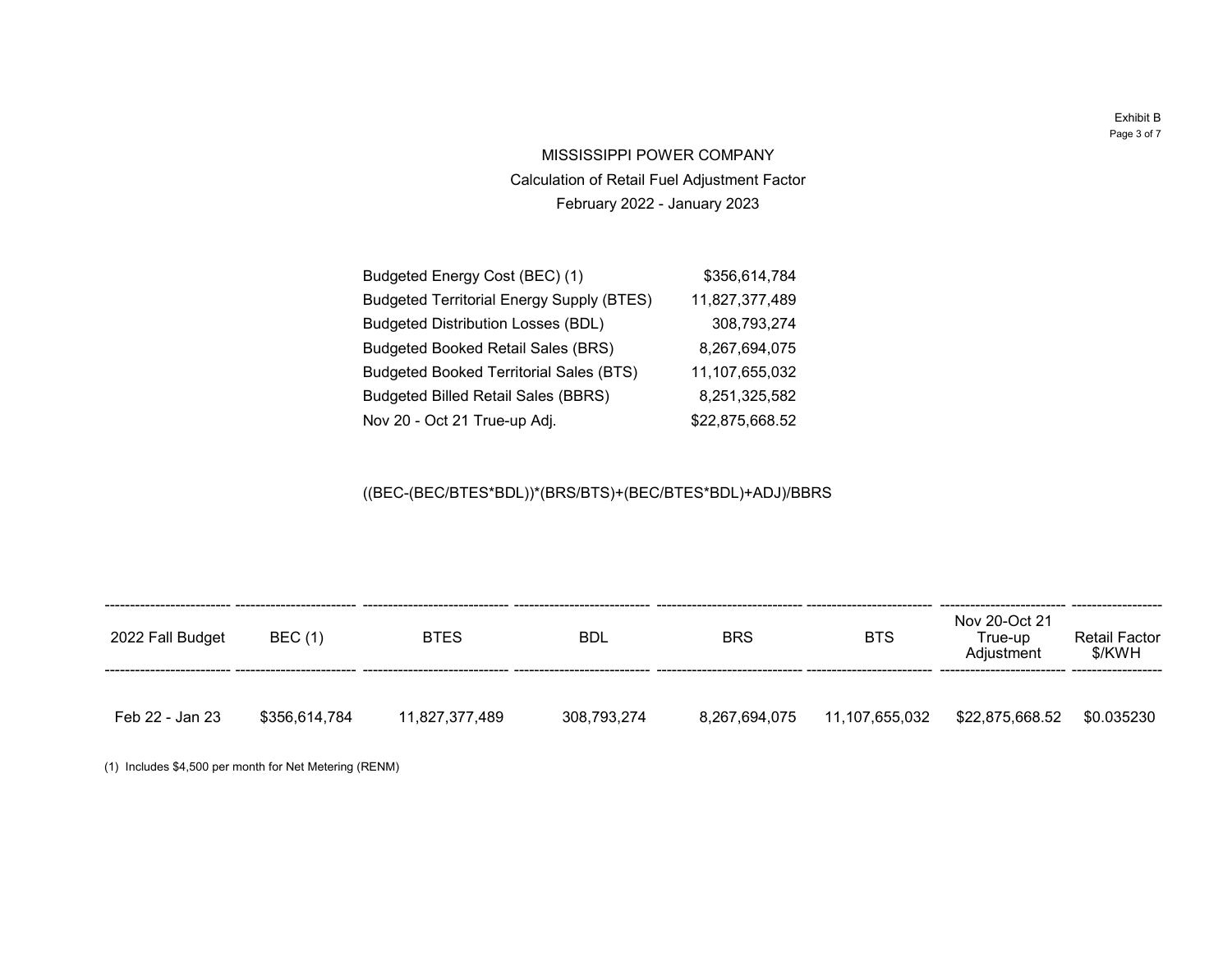# Exhibit B Page 4 of 7

### MISSISSIPPI POWER COMPANY - - - EXPENSES RETAIL FUEL CLAUSE TRUE-UP NOVEMBER 2020 - OCTOBER 2021

INCLUDES UNBILLED KWH & PREV YR TRUE-UP ADJ

|                 | (1)                                         | (2)                 | (3)                                  | (4)                                            | (5)                                                                   | (6)                                  | (7)                                 | (8)                                                                | (9)                                                             |
|-----------------|---------------------------------------------|---------------------|--------------------------------------|------------------------------------------------|-----------------------------------------------------------------------|--------------------------------------|-------------------------------------|--------------------------------------------------------------------|-----------------------------------------------------------------|
|                 | <b>ADJUSTED TERR.</b><br><b>ENERGY COST</b> | <b>TERR. SUPPLY</b> | <b>DISTRIBUTION</b><br><b>LOSSES</b> | <b>COST ASSOC. WITH</b><br><b>DIST. LOSSES</b> | ADJ. TERR. ENG. COST<br>EXCL. COST ASSOC.<br><b>WITH DIST. LOSSES</b> | <b>ACTUAL RETAIL</b><br><b>SALES</b> | <b>ACTUAL TERR.</b><br><b>SALES</b> | <b>RETAIL PORTION OF</b><br>ENG. COST EXCL.<br><b>DIST. LOSSES</b> | <b>RETAIL PORTION OF</b><br>ENG. COST INCL.<br>DIST. LOSSES (1) |
| NOVEMBER        | \$18,704,928                                | 819,840,474         | 6,427,939                            | \$146,655.53                                   | \$18,558,272.50                                                       | 587,693,665                          | 776,055,390                         | \$14,053,866.93                                                    | \$14,275,634.82                                                 |
| <b>DECEMBER</b> | \$22,741,182                                | 985,743,872         | 41,947,717                           | \$967,736.86                                   | \$21,773,445.37                                                       | 645,268,299                          | 913,783,030                         | \$15,375,328.28                                                    | \$16,356,870.13                                                 |
| JANUARY (2)     | \$23,750,515                                | 989,722,598         | 35,684,200                           | \$856,318.86                                   | \$22,894,196.05                                                       | 649,625,550                          | 918,593,936                         | \$16,190,673.72                                                    | \$16,999,259.06                                                 |
| <b>FEBRUARY</b> | \$31,644,391                                | 957, 193, 172       | 5,669,854                            | \$187,442.91                                   | \$31,456,948.26                                                       | 650,884,637                          | 911,781,355                         | \$22,455,870.84                                                    | \$22,643,313.76                                                 |
| MARCH           | \$24,197,964                                | 869,542,795         | 3,037,080                            | \$84,517.00                                    | \$24,113,446.83                                                       | 623,575,520                          | 830,451,086                         | \$18,106,491.03                                                    | \$18,193,708.04                                                 |
| APRIL           | \$21,686,569                                | 825,062,061         | 10,942,489                           | \$287,620.84                                   | \$21,398,947.84                                                       | 592,177,076                          | 780,918,942                         | \$16,226,993.20                                                    | \$16,514,572.64                                                 |
| MAY             | \$26,848,808                                | 938,133,292         | 34,614,915                           | \$990,657.94                                   | \$25,858,149.70                                                       | 651,703,199                          | 876,482,577                         | \$19,226,667.27                                                    | \$20,217,325.21                                                 |
| JUNE            | \$28,666,358                                | 1,088,117,148       | 21,123,670                           | \$556,501.37                                   | \$28,109,856.40                                                       | 763,020,934                          | 1,032,994,517                       | \$20,763,332.75                                                    | \$21,319,834.12                                                 |
| JULY            | \$31,797,756                                | 1,145,407,131       | (6,314,204)                          | (\$175,289.22)                                 | \$31,973,045.22                                                       | 821,031,788                          | 1,111,797,665                       | \$23,611,208.50                                                    | \$23,468,962.34                                                 |
| AUGUST          | \$35,764,947                                | 1,184,647,896       | 23,404,623                           | \$706,594.01                                   | \$35,058,353.45                                                       | 823,164,069                          | 1,124,539,711                       | \$25,662,745.92                                                    | \$26,450,450.71                                                 |
| SEPTEMBER       | \$35,097,858                                | 996,941,067         | (18, 409, 253)                       | (\$648, 107.86)                                | \$35,745,965.36                                                       | 732,846,680                          | 979,469,420                         | \$26,745,410.83                                                    | \$26,156,982.53                                                 |
| <b>OCTOBER</b>  | \$34,317,807                                | 933,809,060         | 4,260,555                            | \$156,576.87                                   | \$34,161,229.70                                                       | 670,904,697                          | 895,648,495                         | \$25,589,201.11                                                    | \$25,855,431.03                                                 |
| TOTAL           | \$335,219,081.79                            | 11,734,160,566      | 162,389,585                          | \$4,117,225.12                                 | \$331,101,856.67                                                      | 8,211,896,114                        | 11, 152, 516, 124                   | \$244,007,790.40                                                   | \$248,452,344.39                                                |

(1) Includes assigned retail fuel audit fees

(2) Excludes contested cost of \$48,415.40 - Retail portion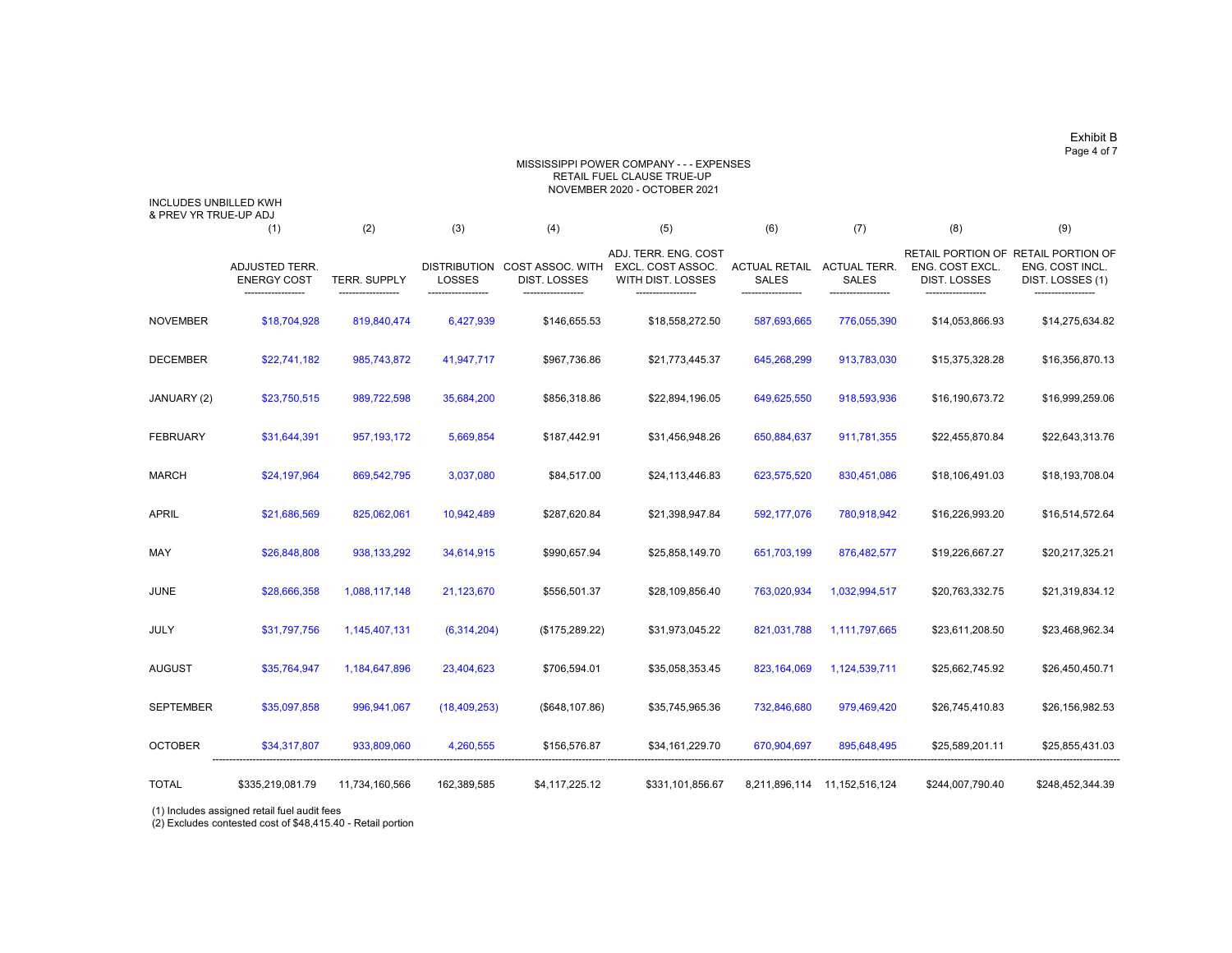# Exhibit B Page 5 of 7

## MISSISSIPPI POWER COMPANY - - - RECOVERY RETAIL FUEL CLAUSE TRUE-UP NOVEMBER 2020 - OCTOBER 2021

INCLUDES BILLED KWH & PREV YR TRUE-UP ADJ

|                                                                                                   | <b>NOVEMBER</b>                                                       | <b>DECEMBER</b>                                                       | JANUARY (1)                                                           | <b>FEBRUARY</b>                                                       | <b>MARCH</b>                                                          | <b>APRIL</b>                                                          |
|---------------------------------------------------------------------------------------------------|-----------------------------------------------------------------------|-----------------------------------------------------------------------|-----------------------------------------------------------------------|-----------------------------------------------------------------------|-----------------------------------------------------------------------|-----------------------------------------------------------------------|
| <b>LPO SALES</b><br><b>LGS/LGS-EH SALES</b><br>ALL OTHER SALES                                    | 92,150,467<br>210,856,306<br>289,392,424                              | 104,634,998<br>205,412,141<br>331,086,080                             | 113,655,837<br>195,203,560<br>374,984,477                             | 110,474,017<br>191,742,778<br>353,503,799                             | 99,625,909<br>184,921,983<br>333,461,440                              | 121,617,392<br>196,722,151<br>278,299,084                             |
| <b>TOTAL</b>                                                                                      | 592,399,197                                                           | 641,133,219                                                           | 683,843,874                                                           | 655,720,594                                                           | 618,009,332                                                           | 596,638,627                                                           |
| <b>LPO FACTOR</b><br><b>LGS/LGS-EH FACTOR</b><br>ALL OTHER FACTOR                                 | \$0.021957<br>\$0.022464<br>\$0.023165                                | \$0.021957<br>\$0.022464<br>\$0.023165                                | \$0.021957<br>\$0.022464<br>\$0.023165                                | 0.022023<br>0.022445<br>0.022971                                      | 0.022023<br>0.022445<br>0.022971                                      | 0.022023<br>0.022445<br>0.022971                                      |
| <b>LPO RECOVERY</b><br><b>LGS/LGS-EH RECOVERY</b><br>ALL OTHER RECOVERY<br><b>RETAIL RECOVERY</b> | \$2,023,347.80<br>\$4,736,676.06<br>\$6,703,775.50<br>\$13,463,799.36 | \$2,297,470.65<br>\$4,614,378.34<br>\$7,669,609.04<br>\$14,581,458.03 | \$2,495,541.22<br>\$4,384,785.10<br>\$8,659,161.37<br>\$15,539,487.69 | \$2,432,969.28<br>\$4,303,666.65<br>\$8,120,335.77<br>\$14,856,971.70 | \$2,194,061.39<br>\$4,150,573.91<br>\$7,659,942.74<br>\$14,004,578.04 | \$2,678,379.82<br>\$4,415,428.68<br>\$6,392,808.26<br>\$13,486,616.76 |
| <b>ADJUSTMENTS</b>                                                                                | (\$12,596)                                                            | (\$57)                                                                | \$0                                                                   | (\$62)                                                                | \$11                                                                  | (\$37)                                                                |
| <b>TOTAL RETAIL RECOVERY</b>                                                                      | \$13,451,203.75                                                       | \$14,581,400.71                                                       | \$15,539,487.69                                                       | \$14,856,910.01                                                       | \$14,004,588.58                                                       | \$13,486,579.88                                                       |
| OVER(+)/UNDER() REC                                                                               | (\$824,431.07)                                                        | (\$1,775,469.42)                                                      | (\$1,459,771.37)                                                      | (\$7,786,403.75)                                                      | (\$4,189,119.46)                                                      | (\$3,027,992.76)                                                      |
| YEAR-TO-DATE<br>OVER/UNDER                                                                        | (\$824,431.07)                                                        | (\$2,599,900.49)                                                      | (\$4,059,671.86)                                                      | (\$11,846,075.61)                                                     | (\$16,035,195.07)                                                     | (\$19,063,187.82)                                                     |

(1) Jan 2021 FCR/ECM revenue contains 13 cycles under the old factors and 8 cycles under the new factors.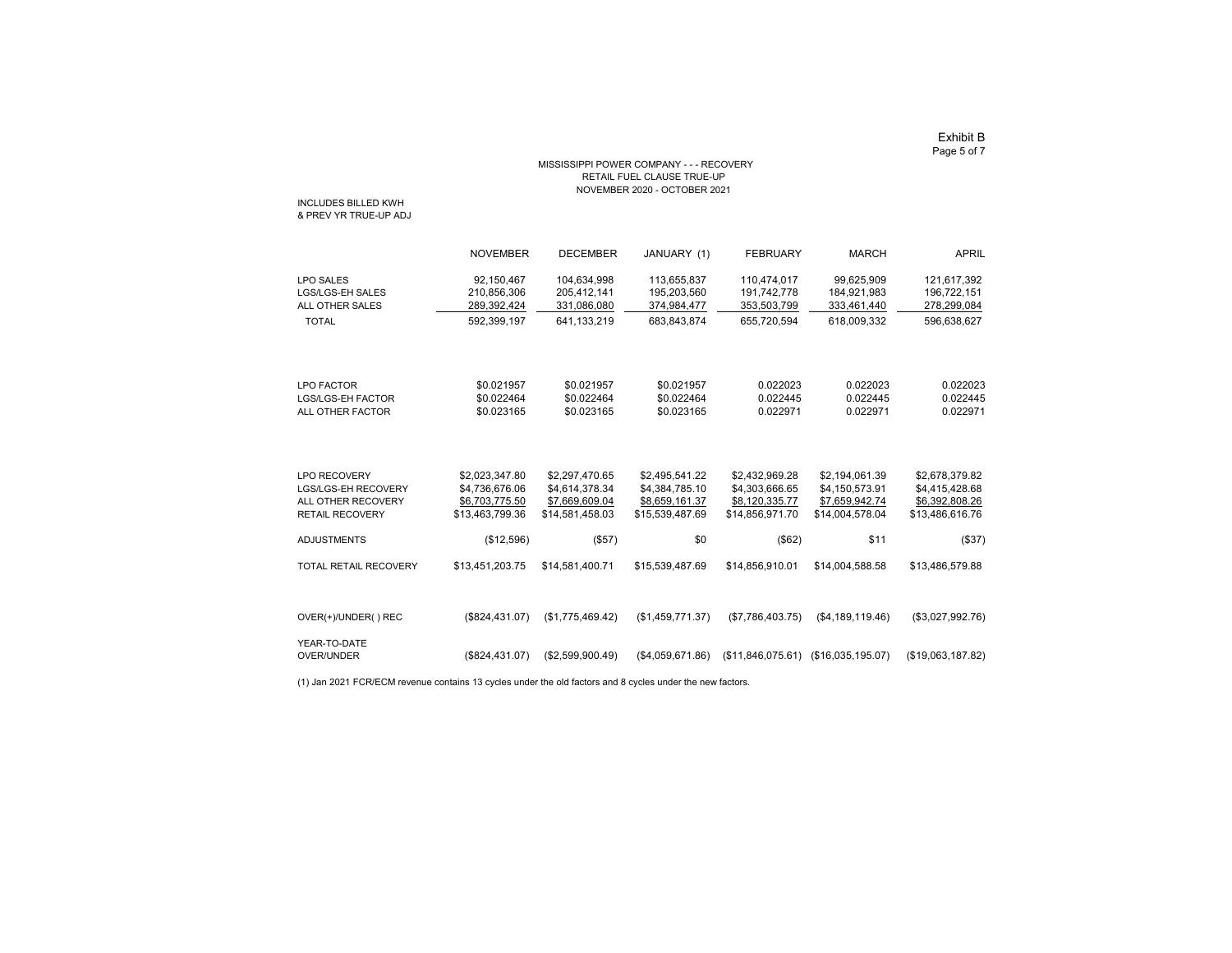# Exhibit B Page 6 of 7

### MISSISSIPPI POWER COMPANY - - - RECOVERY RETAIL FUEL CLAUSE TRUE-UP NOVEMBER 2020 - OCTOBER 2021

INCLUDES BILLED KWH & PREV YR TRUE-UP ADJ

|                                                                                                          | <b>MAY</b>                                                            | <b>JUNE</b>                                                           | <b>JULY</b>                                                           | <b>AUGUST</b>                                                          | <b>SEPTEMBER</b>                                                      | <b>OCTOBER</b>                                                                          | <b>TOTAL</b>                                                           |
|----------------------------------------------------------------------------------------------------------|-----------------------------------------------------------------------|-----------------------------------------------------------------------|-----------------------------------------------------------------------|------------------------------------------------------------------------|-----------------------------------------------------------------------|-----------------------------------------------------------------------------------------|------------------------------------------------------------------------|
| <b>LPO SALES</b><br><b>LGS/LGS-EH SALES</b><br>ALL OTHER SALES<br><b>TOTAL</b>                           | 108,238,774<br>202,135,640<br>290,979,416<br>601,353,830              | 122,791,593<br>220,070,305<br>365,070,164<br>707,932,062              | 131,471,232<br>242,277,099<br>407,985,637<br>781,733,968              | 133,045,050<br>243,523,826<br>443,925,577<br>820,494,453               | 136,418,934<br>247, 167, 689<br>422,345,529<br>805,932,152            | 99,333,466<br>230,589,945<br>339,856,232<br>669,779,643                                 | 1,373,457,669<br>2,570,623,423<br>4,230,889,859<br>8,174,970,951       |
| <b>LPO FACTOR</b><br><b>LGS/LGS-EH FACTOR</b><br>ALL OTHER FACTOR                                        | 0.022023<br>0.022445<br>0.022971                                      | 0.022023<br>0.022445<br>0.022971                                      | 0.022023<br>0.022445<br>0.022971                                      | 0.022023<br>0.022445<br>0.022971                                       | 0.022023<br>0.022445<br>0.022971                                      | 0.022023<br>0.022445<br>0.022971                                                        |                                                                        |
| <b>LPO RECOVERY</b><br><b>LGS/LGS-EH RECOVERY</b><br><b>ALL OTHER RECOVERY</b><br><b>RETAIL RECOVERY</b> | \$2,383,742.52<br>\$4,536,934.44<br>\$6,684,088.16<br>\$13,604,765.12 | \$2,704,239.25<br>\$4,939,478.00<br>\$8,386,026.74<br>\$16,029,743.99 | \$2,895,390.94<br>\$5,437,909.49<br>\$9,371,838.07<br>\$17,705,138.50 | \$2,930,051.14<br>\$5,465,892.27<br>\$10,197,414.43<br>\$18,593,357.84 | \$3,004,354.18<br>\$5,547,678.78<br>\$9,701,699.15<br>\$18,253,732.11 | \$2,187,620.92<br>$$5,175,591.32$ \$<br>\$7,806,837.51<br>\$<br>\$15,170,049.74<br>- \$ | \$30,227,169.13<br>57,708,993.03<br>97, 353, 536. 73<br>185,289,698.89 |
| <b>ADJUSTMENTS</b>                                                                                       | \$5                                                                   | \$9                                                                   | (\$145)                                                               | \$7                                                                    | \$4                                                                   | $($35)$ \$                                                                              | (12,895.55)                                                            |
| <b>TOTAL RETAIL RECOVERY</b>                                                                             | \$13,604,769.90                                                       | \$16,029,753.27                                                       | \$17,704,993.80                                                       | \$18,593,364.67                                                        | \$18,253,736.44                                                       | \$15,170,014.63                                                                         | \$185,276,803.34                                                       |
| OVER(+)/UNDER() REC                                                                                      | (\$6,612,555.31)                                                      | (\$5,290,080.85)                                                      | (\$5,763,968.54)                                                      | (\$7,857,086.04)                                                       | (\$7,903,246.10)                                                      | $($10,685,416.40)$ \$                                                                   | (63, 175, 541.06)                                                      |
| YEAR-TO-DATE<br><b>OVER/UNDER</b>                                                                        | (\$25,675,743.13)                                                     | (\$30,965,823.99)                                                     | (\$36,729,792.53)                                                     | (\$44,586,878.57)                                                      | (\$52,490,124.66)                                                     | (\$63,175,541.06)                                                                       |                                                                        |